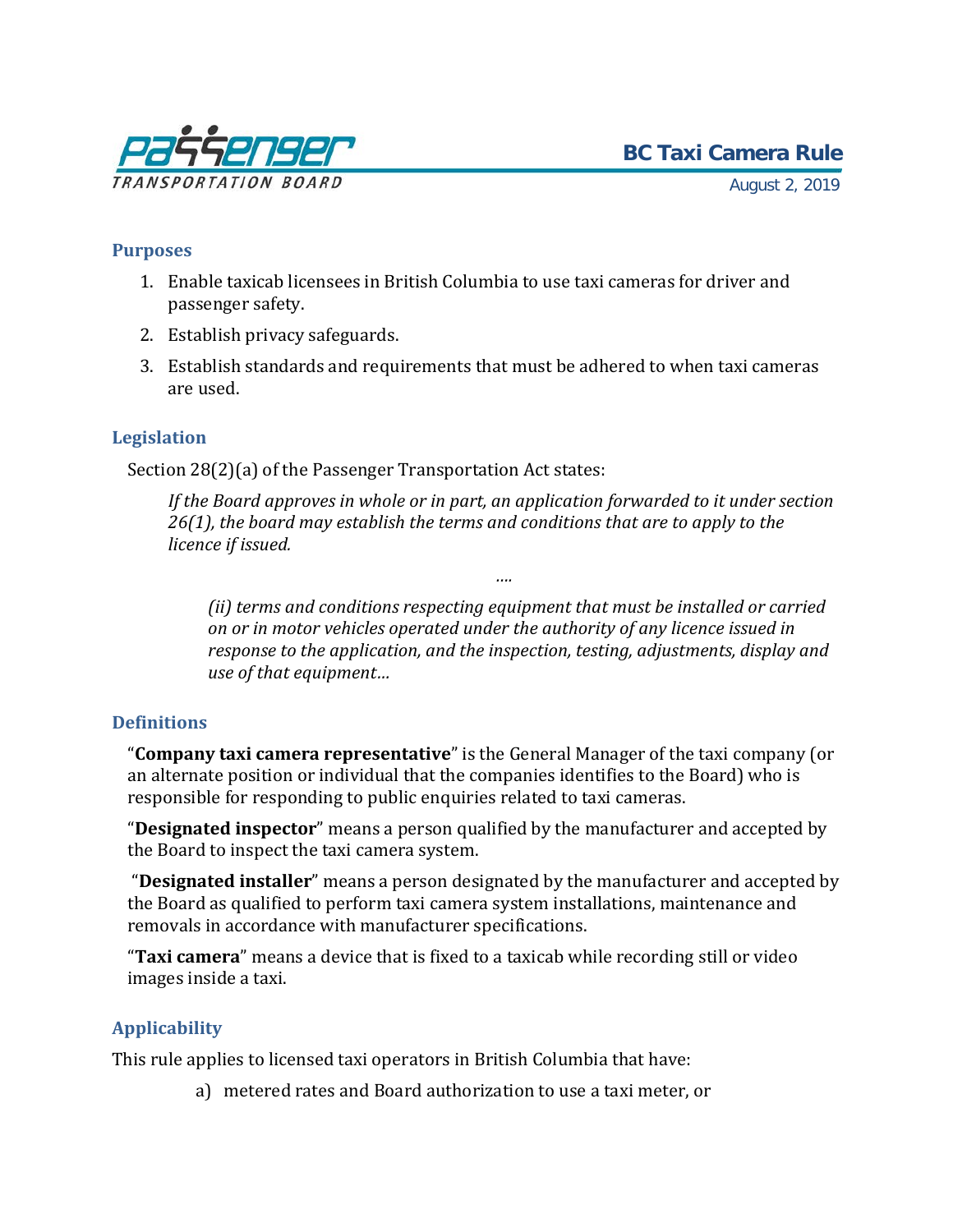b) non-metered rates and a licence that contains express authorization to use a top light or pick up hails and flags from the street, and operates one or more vehicles that carry no more than 7 passengers.

# **Rule**

- 1. **Basic Requirements** A licensee may only use taxi cameras in their vehicles when the licensee:
	- a) is participating in a Board-authorized taxi camera program as set out in Appendix A;
	- b) only uses taxi camera equipment authorized by the Board as set out in Appendix B, or test equipment that meets Board pre-approval requirements and field-test procedures as set out in the [Taxi Camera Approval Guide](https://www.th.gov.bc.ca/ptb/documents/taxicam-approval-guide.pdf) and documents identified in that guide; and
	- c) installs, uses, and maintains taxi cameras in compliance with Board taxi camera standards and operating requirements as set out in Appendix C.
- 2. **Starting a Voluntary Program** Taxi licensees may obtain authorization to start a voluntary taxi camera program when requirements have been met as set out in Appendix D.
- 3. **Cost Responsibility** Licensees are responsible for all costs arising from participation in a taxi camera program. This includes costs of purchase, installation, inspection, maintenance, and replacement or upgrade of taxi camera parts or systems.
- 4. **Temporary Deferral of an Installation Requirement** Despite the terms and conditions of a licence:
	- a) a licensee may send a written request to the Board to temporarily defer a requirement to install a taxi camera in one or more vehicles that the licensee identifies; and
	- b) the Board may, when circumstances warrant:
		- a. approve a request from a licensee to temporarily defer a requirement to install a new or replacement taxi camera in one or more of its vehicles; and
		- b. extend or shorten any prior approval of a request for a temporary deferral.
- 5. **Removal of Cameras from Vehicles in a Fleet** Requirements to use taxi cameras continue for a licensee's fleet unless and until the Board gives a licensee written authorization to stop operating taxi cameras in its vehicles.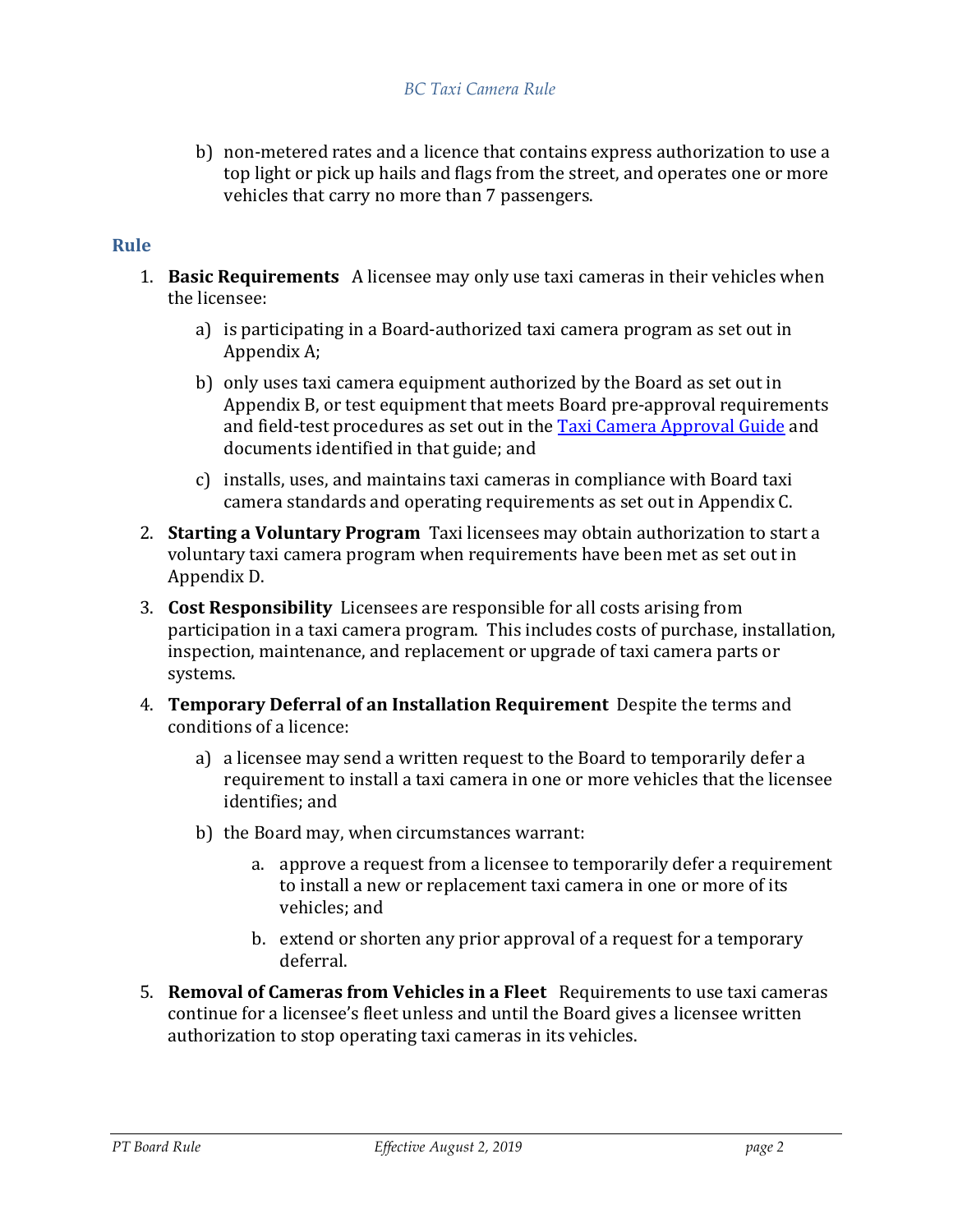# *BC Taxi Camera Rule*

# **Prior Rule**

The following Board rule is rescinded:

• "BC Taxi Camera Rule" dated and effective May 13, 2019

# **Dates**

Date of Rule: August 2, 2019

**Effective Date: August 2, 2019**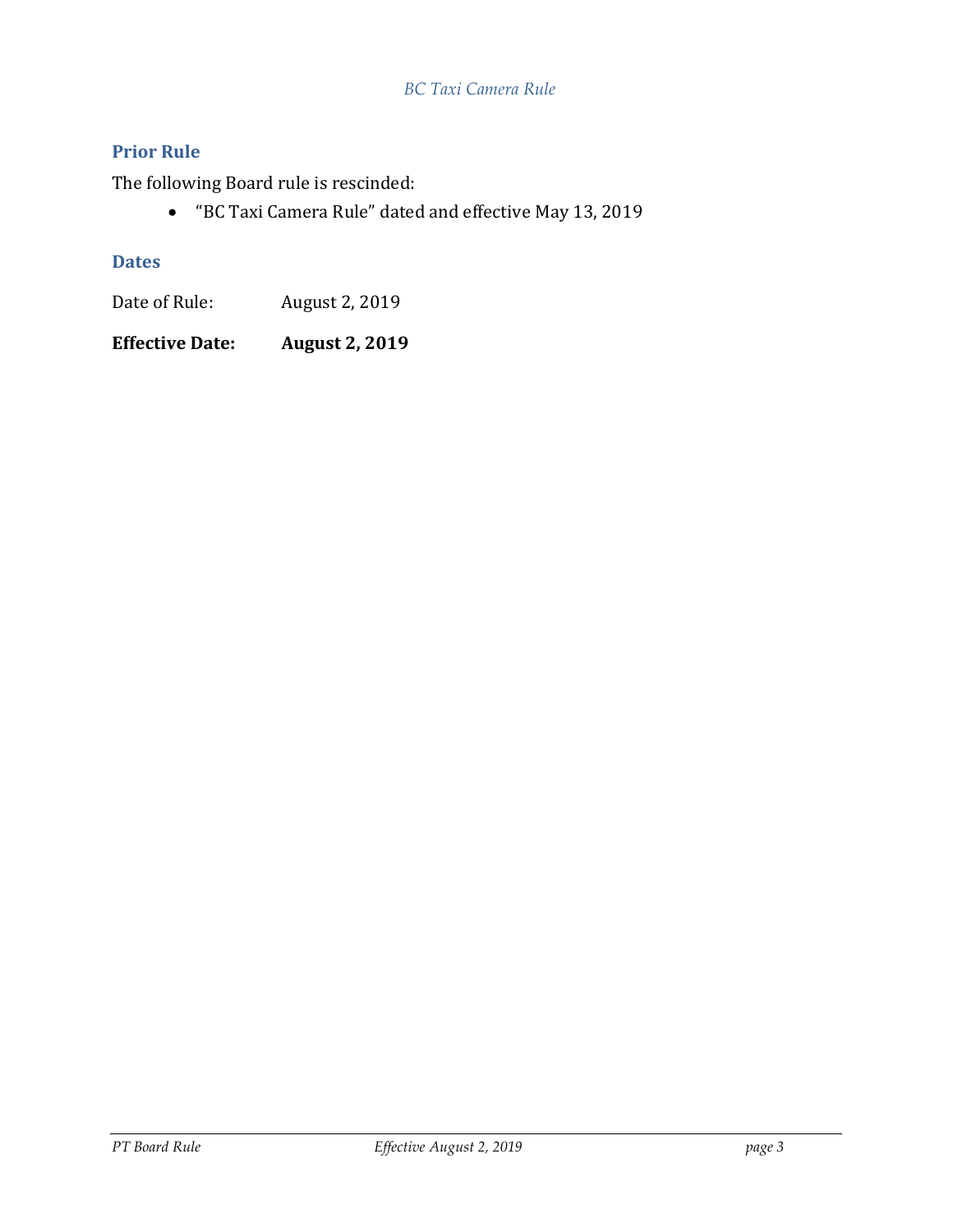# **Appendix A: Licensees Authorized to Use Taxi Cameras in BC**

This Appendix identifies the taxi camera programs that are authorized in BC. It also identifies the licensees that are required to maintain an authorized and working taxi camera in accordance with the BC Taxi Camera Rule.

#### **Greater Vancouver Mandatory Taxi Camera Program**

• All taxi licensees in Greater Vancouver (including Metro Vancouver)

#### **Fraser Valley Mandatory Taxi Camera Program**

• All taxi licensees in the Fraser Valley Regional District (excluding Hope)

#### **Greater Victoria Mandatory Taxi Camera Program**

• All taxi licensees in the Greater Victoria (including the Capital Regional District)

## **Williams Lake Voluntary Taxi Camera Program**

• Town Taxi (1987) Ltd

#### **Prince George Voluntary Taxi Camera Program**

• Prince George Taxi Ltd. and all taxi licensees doing business as "Prince George Taxi Association"

For convenience purposes, and subject to change, the names of individual licensees are posted on the Passenger Transportation Board website at [https://www.ptboard.bc.ca/cameras.htm.](https://www.ptboard.bc.ca/cameras.htm)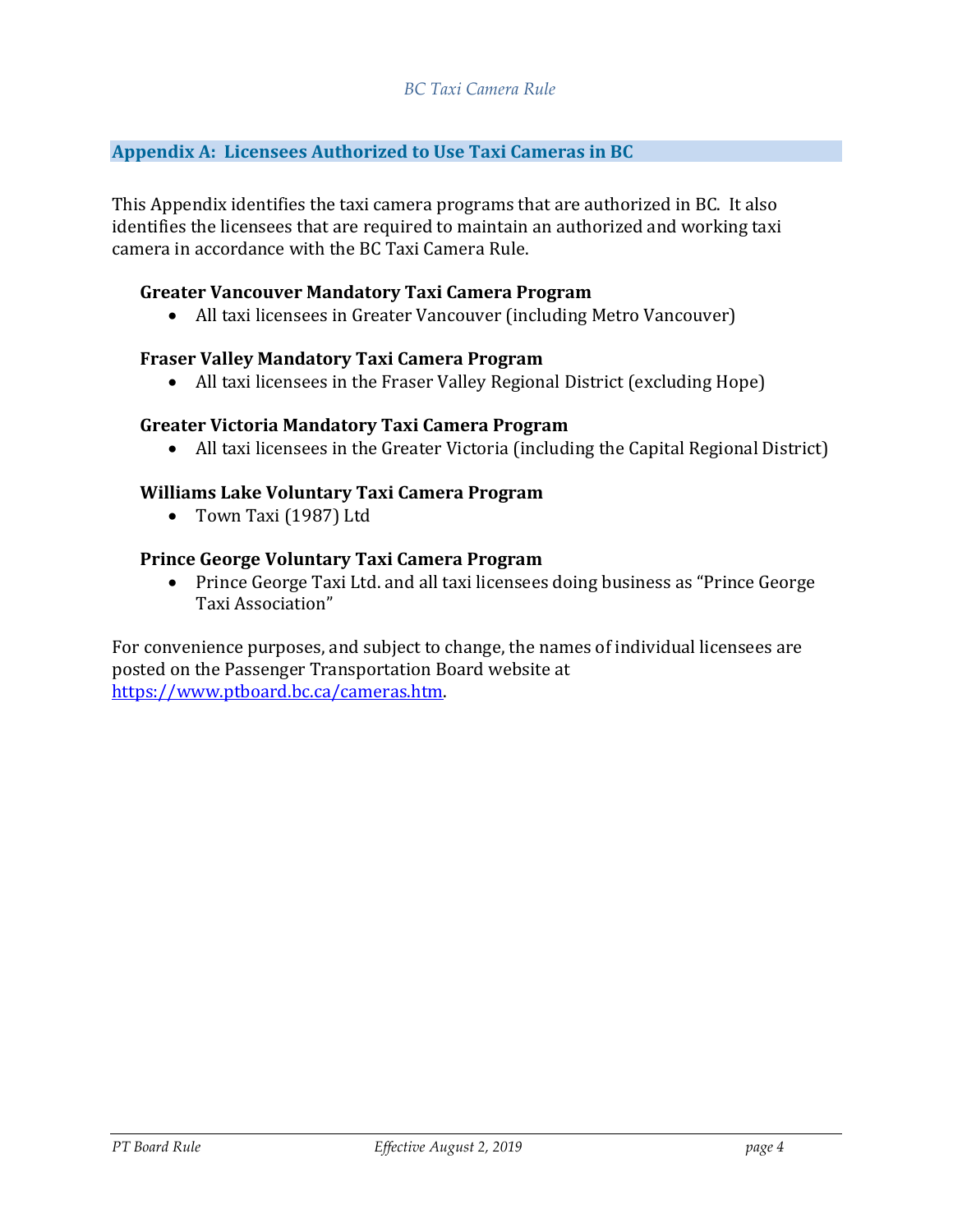## **Appendix B: Approved Taxi Camera Equipment and Functionality**

Licensees authorized to use taxi cameras may only use taxi camera models, equipment and functionality as set out in this appendix.

## **Approved Taxi Cameras (New installations and transfers on April 1, 2015 or later)**

- VerifEye G6 model "DN" or "DS" Dual [C](#page-4-0)am with: o 8GB memory card (minimum)1 • Janus Cam Model V2HD with:
	- o Firmware file janus\_v2\_a1\_fw\_20190513.arm
	- o 64 GB memory card only
	- o G-sensor sensitivity set to "low"
- Radio Engineering Industries, Inc. (REI) Model SD-300 as follows:
	- o configured for British Columbia
	- o distributed by Great & Reliable Solution Ltd. (www.grsltd.ca)
	- o 128 GB memory card only

# **Approved Taxi Cameras (Equipment purchased prior to April 1, 2015)**

The VerifEye "G4" and "G5" Dual Cam camera system is approved for use if:

- a) the system was purchased prior to April 1, 2015;
- b) a G6 camera head is being used instead of a G5 camera head (G5 systems only); and
- c) the memory card is at least 4GB

<span id="page-4-0"></span><sup>&</sup>lt;sup>1</sup> VerifEye equipment, parts and service may be available through Selectron Systems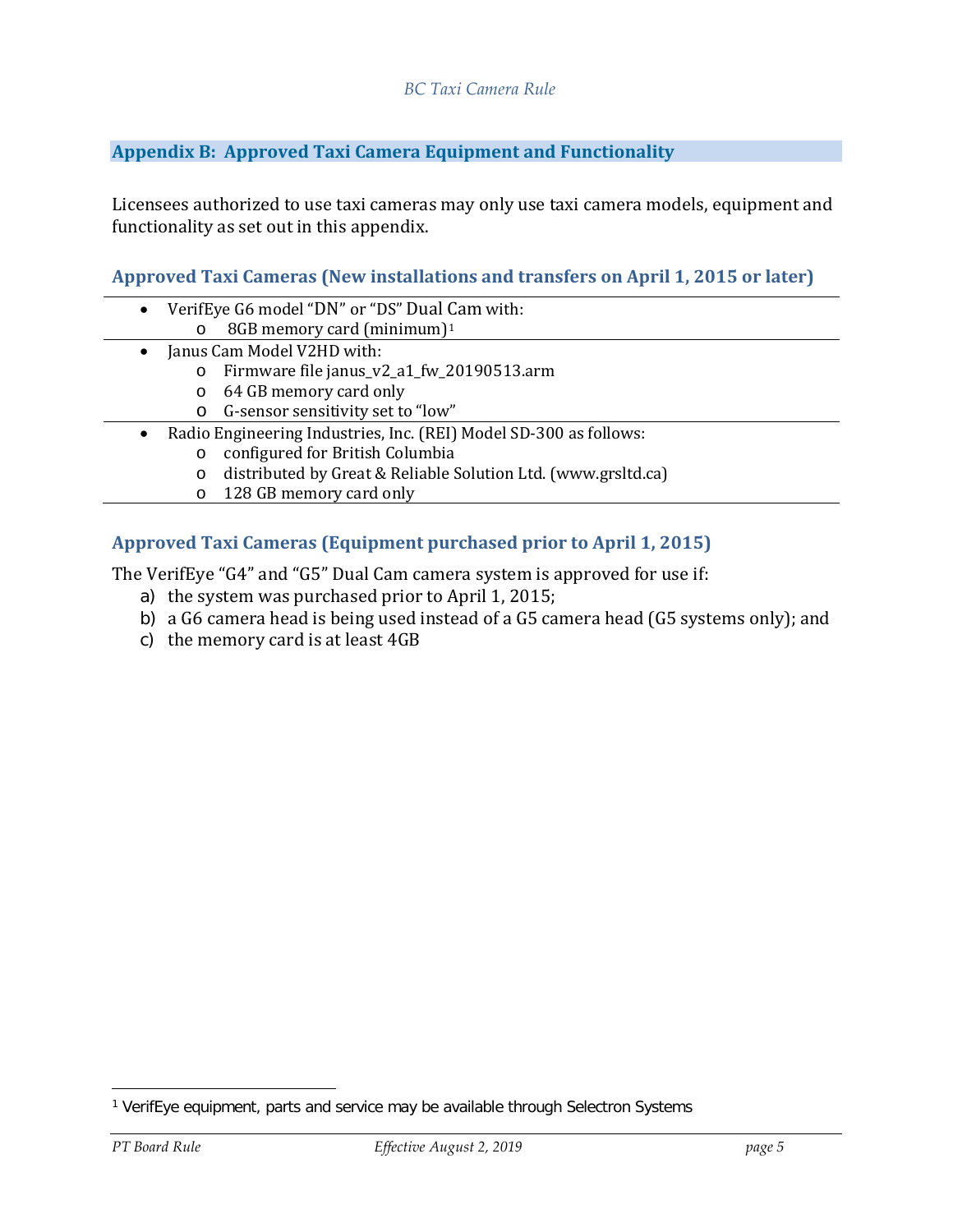### **Appendix C: Operational Requirements**

- a. **Encryption Required.** Taxi cameras may only be used when all digital files (including metadata files) recorded by the camera system are encrypted.
- b. **Images are Restricted.** No person has authorization to view, print, reproduce, distribute or use any image recorded by a taxi camera recording unit installed in a British Columbia taxicab except police when the image is obtained for police investigative purposes or in accordance with a search warrant. The taxi camera manufacturer may, in the process of diagnosing or repairing a taxi camera system, view an image previously recorded in a BC taxicab and may do so on the condition that full confidentiality of the images will be maintained.

No person other than local police may be provided with viewing software, security devices or codes that are needed for taxi camera images to be accessed or viewed.

- c. **Access is Restricted for Memory Cards and Hard Drives.** No person has authorization to remove a flash memory card or hard drive from a taxi camera recording unit except:
	- a. A **police officer** when the memory card or hard drive is obtained for police investigative purposes, or a **designated installer** on behalf of a police officer in accordance with police-established protocols for protecting the integrity of the evidence
	- b. a **person authorized** by an Act, search warrant or Court order
	- c. a **designated installer** or the **manufacturer** of the taxi camera system who removes a memory card or hard drive for system maintenance or system diagnosis purposes

Any person who does not have authorization to access a flash memory card or hard drive may not be provided with any security device or code that would enable access to or removal of the memory card or hard drive.

Any flash memory card or hard drive that will not be used any further in a taxi camera system must be destroyed.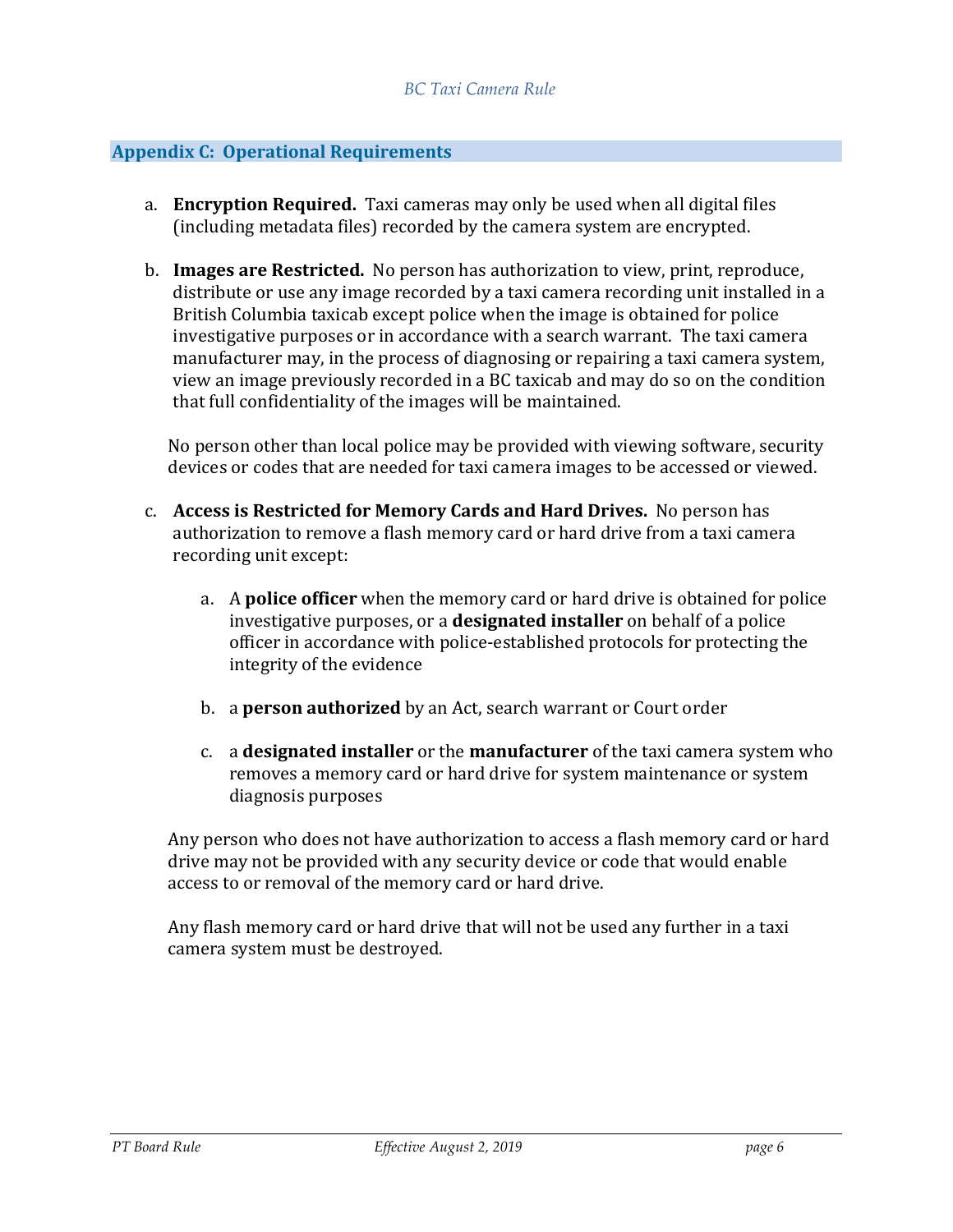# d. **Software is Restricted.**

- a. Only local police may receive image viewing software from the taxi camera manufacturer.
- b. Only a designated installer may obtain and use the system installation software that is supplied by the taxi camera manufacturer.
- c. Only a designated inspector may receive and use the system inspection software this is supplied by the taxi camera manufacturer.
- e. **Taxi Camera Equipment Repairs by Designated Installer.** Taxi camera installation, repair, programming, clock calibration, replacement, transfer, and removal must comply with Board taxi camera standards and requirements and may only be done by a designated installer.
- f. **Cameras Must Function** At all times, taxi cameras must be in good working order and operated without camera head obstruction or misalignment.
- g. **Deadline for Repairs.** Malfunctioning taxi camera equipment must be repaired or replaced within 5 business days of when the malfunction was identified unless repairs are impossible before that time for reasons beyond the control of the licensee.
- h. **System Inspections.** Licensees must have their taxi camera system, including the flash memory card or hard drive, inspected by a designated inspector:
	- a. a minimum of once each calendar year,
	- b. within 5 days of when a taxicab windshield is replaced or when the vehicle is an accident that results in significant damage, and
	- c. as directed by the Passenger Transportation Board or Registrar, Passenger Transportation Branch.
- i. **Licensee Documentation.** Licensees must obtain from the designated installer or designated inspector and keep, for the life of the taxi camera system, a record of each taxi camera system installation, repair, transfer, and inspection. Records must include a unique vehicle number (e.g. registration number) for the vehicle that the taxi camera has been installed in. Taxi camera records must be made available to the Registrar upon request.
- j. **Decals.** For public notice and deterrence purposes, four decals must be affixed to the rear side windows of the taxicab when a taxi camera is installed: two must be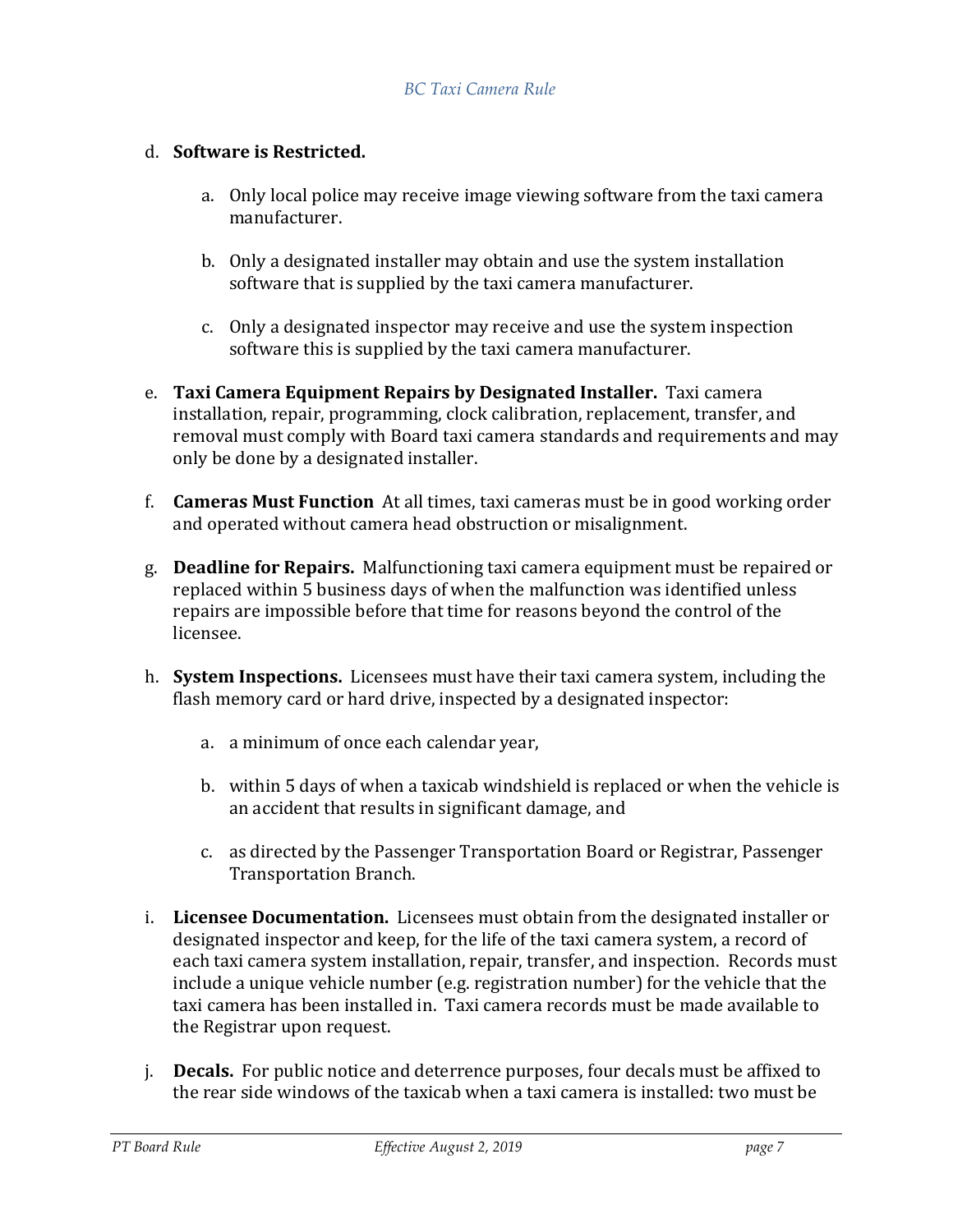### *BC Taxi Camera Rule*

visible from each exterior side of the taxicab, and two must be visible on each side of the taxicab interior. Decals must state, in a readable *sans serif* font: "You are on camera for driver and passenger safety" or "You are on camera for safety purposes."

Taxi camera decals may only be affixed to a vehicle with a taxi camera.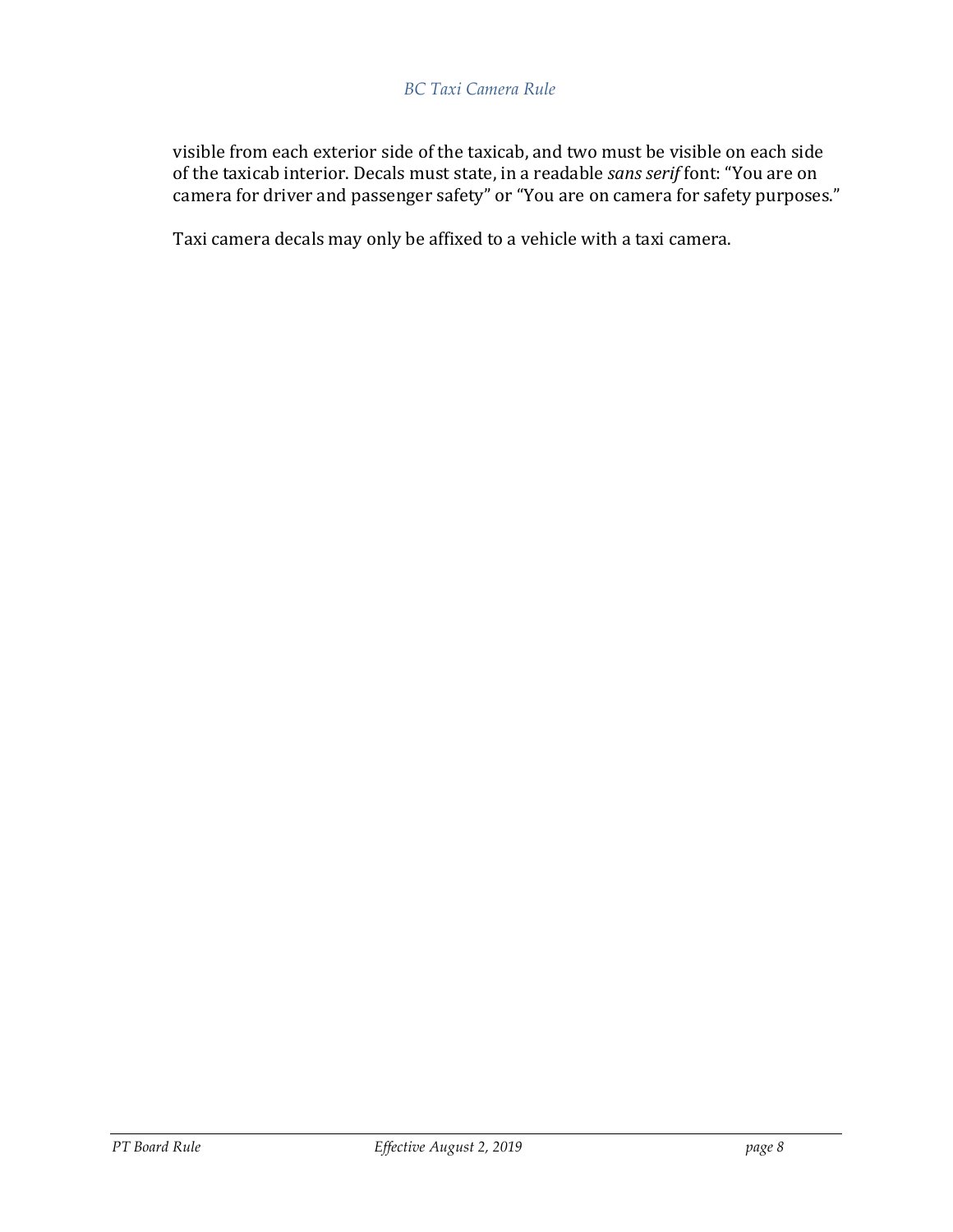- k. **Visual System Checks.** Licensees must require their drivers:
	- a. as part of each pre-trip inspection, to conduct a visual check of the taxi camera system to ensure that it is working properly, and
	- b. to report any taxi camera problems or malfunctions to dispatch or management before the end of the shift.
- l. **Company Training and Duties.** The licensee must ensure that company managers, dispatchers and drivers are kept aware of the following:
	- a. Board taxi camera equipment standards and procedural requirements
	- b. How to conduct a visual inspection of the taxi camera system (including the status light, camera head mount and position, infrared bulbs, wire placement and connections)
	- c. Taxi company procedures and protocols that include pre-trip inspections, reporting malfunctions, annual inspections, making repairs, reporting incidents to police, providing with police access to image recordings, and giving passengers information about taxi cameras
- m. **Removal of a Vehicle from a Fleet** When a vehicle with an installed taxi camera is no longer part of a fleet with a taxi camera program, the licensee must remove all taxi camera equipment and decals from the vehicle.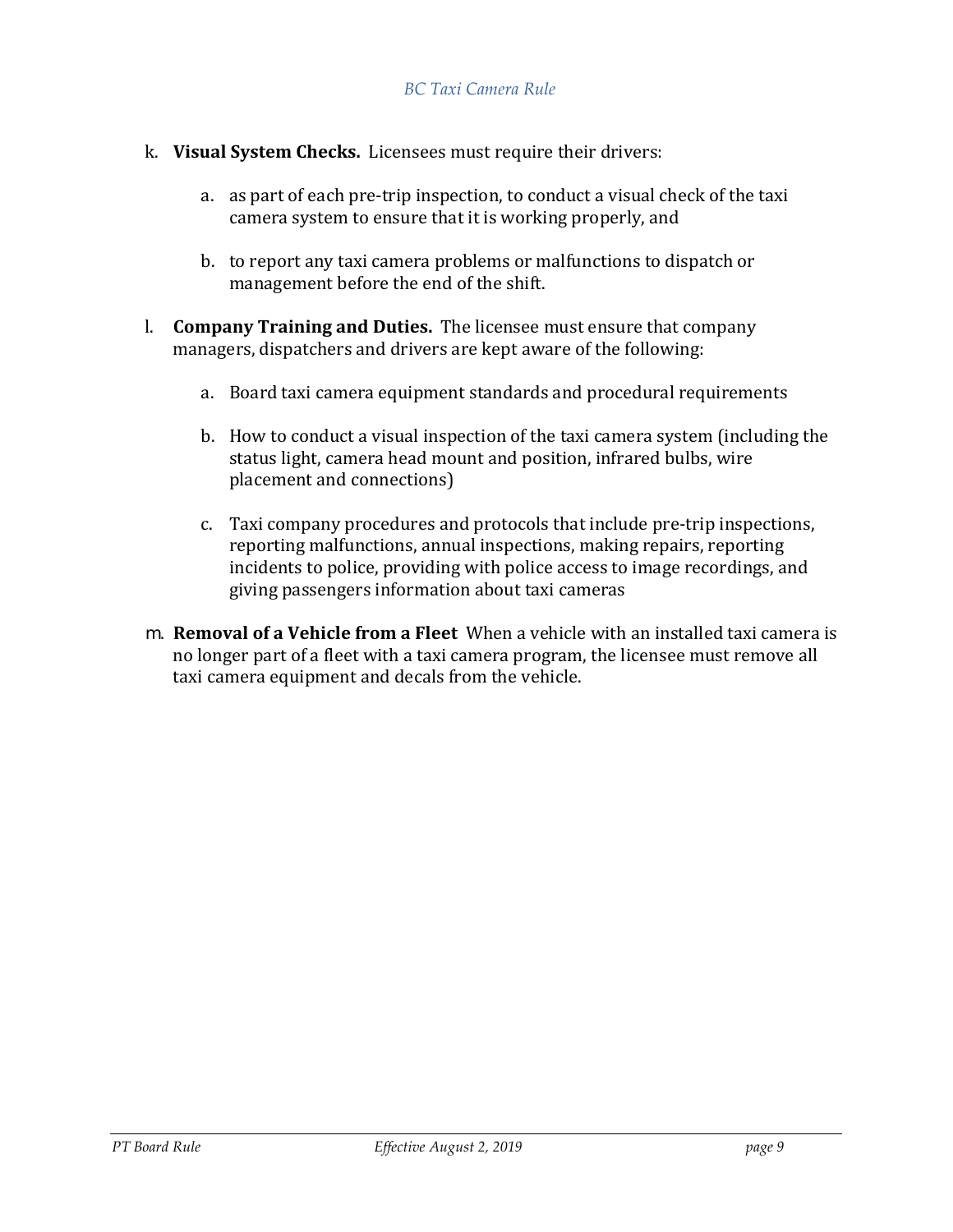### **Appendix D: Volunteer Taxi Camera Programs**

The following requirements apply to taxi licensees that voluntarily seek to start, join or leave a taxi camera program. A licensee may only install taxi camera equipment after receiving written authorization from the Passenger Transportation Board.

- 1. **Start-Up Request & Declaration of Compliance.** A start-up form with a Declaration of Compliance (see Appendix E) must be completed and signed by each licensee who will participate in a taxi camera program.
- 2. **Advance Consultation and Notification.** The licensee or licensees must consult with police and provide notice to the public and affected local governments. To demonstrate that these requirements have been met, the following documents must be attached to the Declaration of Compliance:
	- a. A copy of the letter sent to the Administrator of each affected local government. This letter must indicate that the company will operate the taxi camera program in compliance with Board taxi camera equipment standards and procedural requirements. Local governments must be informed that Board documents are posted on the taxi camera page of the Board website [\(www.ptboard.bc.ca/cameras.htm\)](https://www.ptboard.bc.ca/cameras.htm).
	- b. A copy of a newspaper notice (minimum size: 4" wide by 2" high) that was published in the local newspaper with the largest circulation within the company's originating area. Newspaper notices must include the following information:

## **Public Notice**

#### **[insert name of licensee & trade name]**

Taxi cameras are being installed in taxicabs to prevent crimes against taxi drivers and enhance the safety of travel in taxicabs. When a crime against a taxi driver or passenger occurs, taxi camera images can assist police in their investigation. To protect the privacy of passengers and drivers, only police have authorization and the tools to get and view images recorded by a taxi camera. Taxi cameras will be installed and operated in compliance with equipment standards and procedural requirements set by the Passenger Transportation Board. Get more info at [www.ptboard.bc.ca/cameras.htm.](https://www.ptboard.bc.ca/cameras.htm)

3. **Confirmation of Police Role** A letter from the head of the local police agency must be provided confirm that police agree to be the sole agency to receive, view and use images of the taxi interior, and that the agency is satisfied that planned equipment and procedures will be satisfactory for police investigative requirements. It is suggested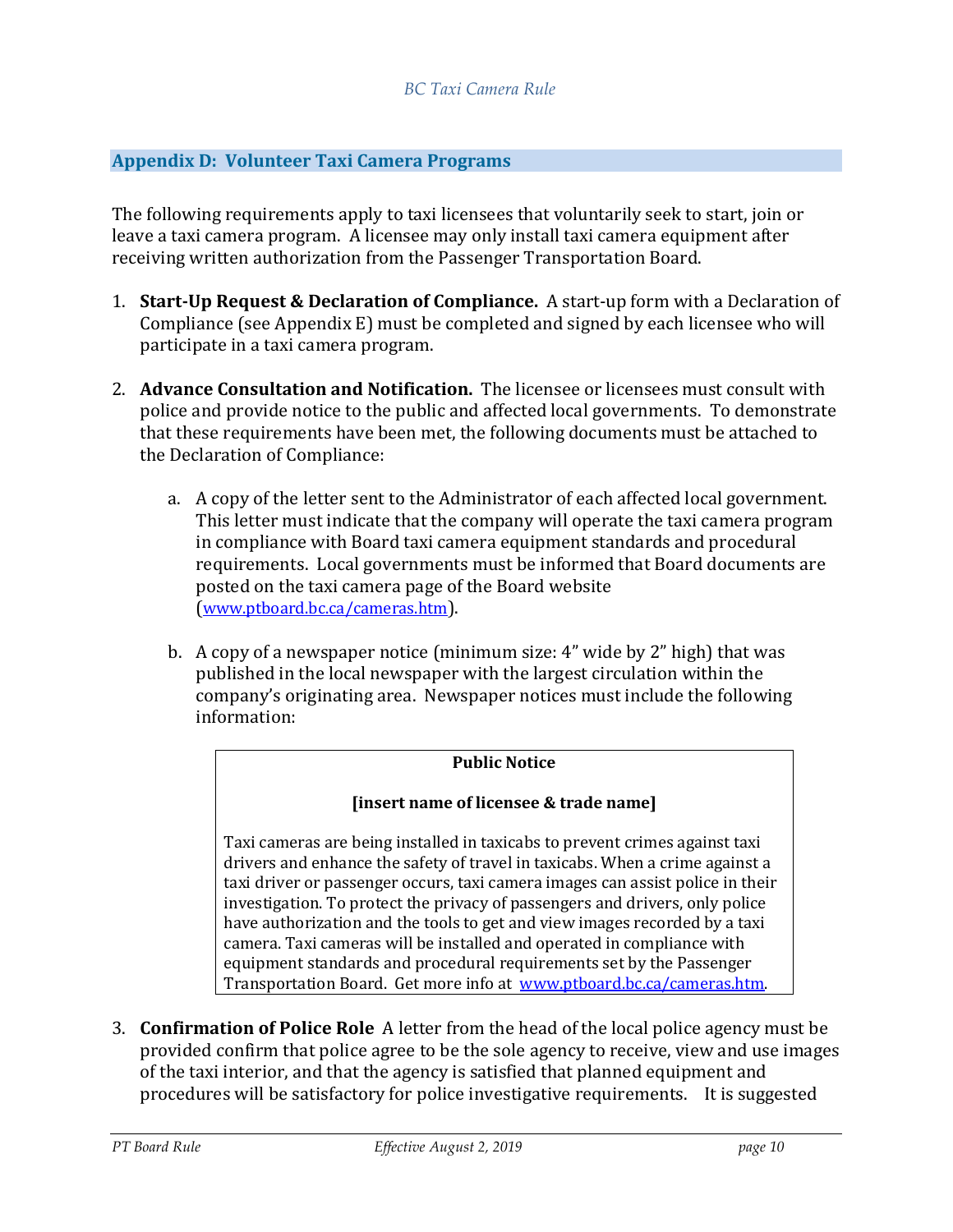#### *BC Taxi Camera Rule*

that the letter also note that the taxi company and police agency have discussed procedures and cost responsibilities relating to police retrieval of flash memory cards or hard drives.

- **4. Local Taxi Camera Programs That Include More Than One Licensee** If a group of licensees start a common taxi camera program within an area (i.e. using the same equipment, same network of installers, same network of inspectors, and so on), the group may submit one set of documents on behalf of all participating licensees. However, each licensee must submit a Declaration of Compliance.
- 5. **Termination of Participation in a Taxi Camera Program** To cease participation in a voluntary taxi camera program, each licensee must provide written notice to the Passenger Transportation Board.
- 6. **Submitting Materials to the Board** Send all required material to the Passenger Transportation Board at:

Passenger Transportation Board 2nd Floor, 940 Blanshard Street PO Box 9850 STN PROV GOVT Victoria, BC V8W 9T5

| Email: | ptboard@gov.bc.ca |
|--------|-------------------|
| Fax:   | 250-953-3788      |
| Phone: | 250-953-3777      |

The Registrar, Passenger Transportation Branch, will be notified of taxi camera program changes and may be provided with copies of materials that licensees submit to the Board.